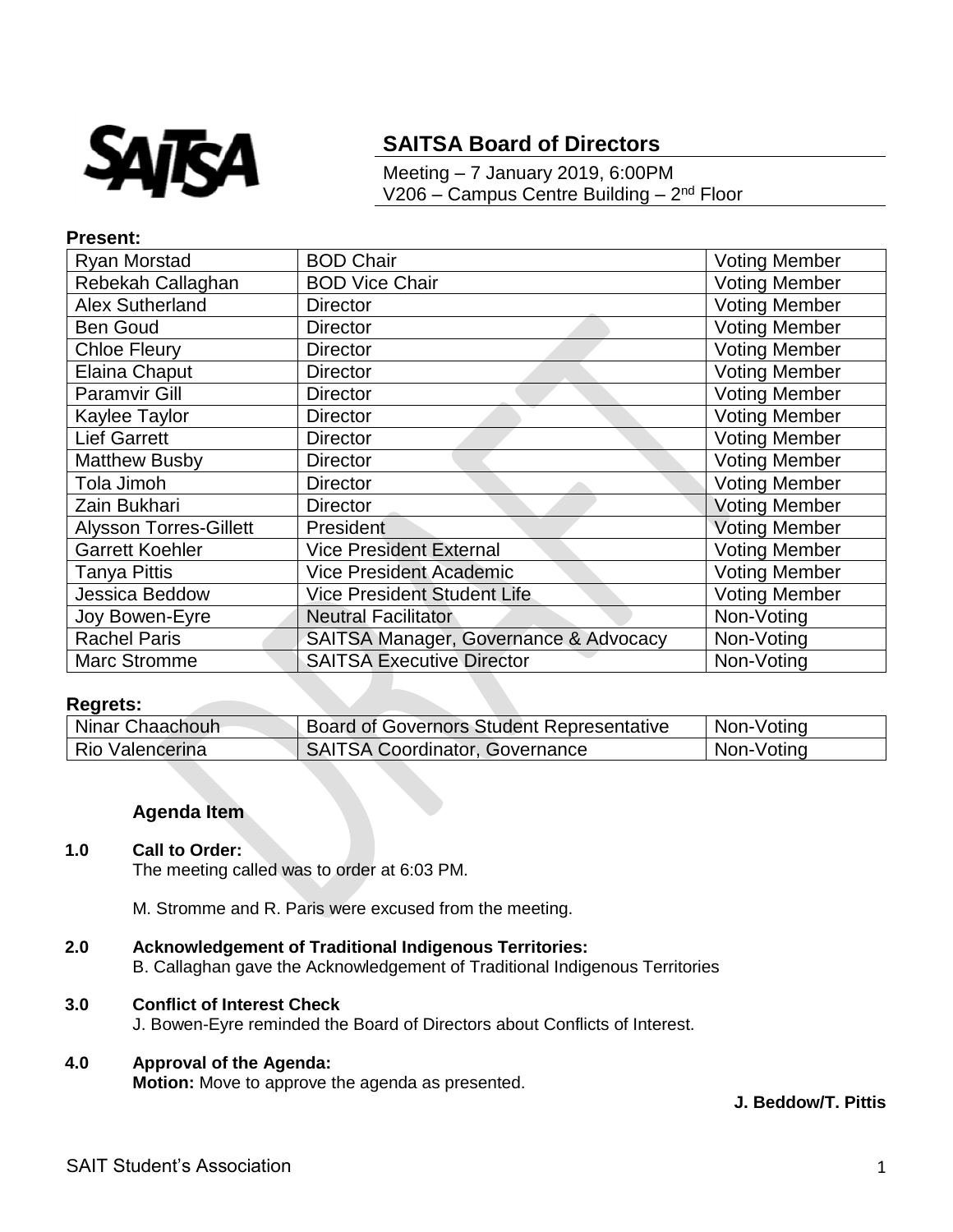**Motion Carried**

**5.0 Information**/**Discussion: 5.1 Board Member Governance Motion:** Move to go in-camera.

> **R. Morstad/L. Garrett Motion Carried**

*Board moved in-camera at 6:08PM. A. Torres-Gillet left the In-Camera Session at 6:20 PM.* 

**Motion:** Move to go out of camera.

*Board came out of camera at 6:31 PM.*

**Motion:** Move to recess.

The Board took a recess from 6:33 – 6:44 PM. B. Goud joined the meeting at 6:45 PM.

**Motion:** Move to go in-camera. with A. Torres-Gillet excused.

**B. Callaghan/L. Garrett Motion Carried**

**J. Beddow/T. Pittis Motion Carried**

**J. Beddow/E. Chaput Motion Carried**

*The Board moved in-camera at 6:45 PM.* 

**Motion:** To move out of Camera at 7:52 PM.

**J. Beddow/K. Taylor Motion Carried**

- *C. Fleury was excused from the meeting at 7:54 PM.*
- *K. Taylor left the meeting to retrieve A. Torres-Gillett at 7:54 PM.*
- *K. Taylor and A. Torres-Gillett rejoined the meeting at 7:56 PM.*

# **Motion:** Be it resolved that…

- 1. An Ad-Hoc Committee of the Board will be struck to investigate the complaints and to produce a written report with recommendations for action.
- 2. During the period of investigation, in order to relieve conflict, the Respondent will be placed on paid leave.
- 3. The Ad-Hoc Committee will produce its findings and recommendation in the form of a written report and provide the Board and the Respondent with a copy.
- 4. The Committee shall report back to the whole Board on January 14th, with recommended timelines.
- 5. The Respondent will have the opportunity to respond to this report in writing within 1 week of the report being submitted to the Board.